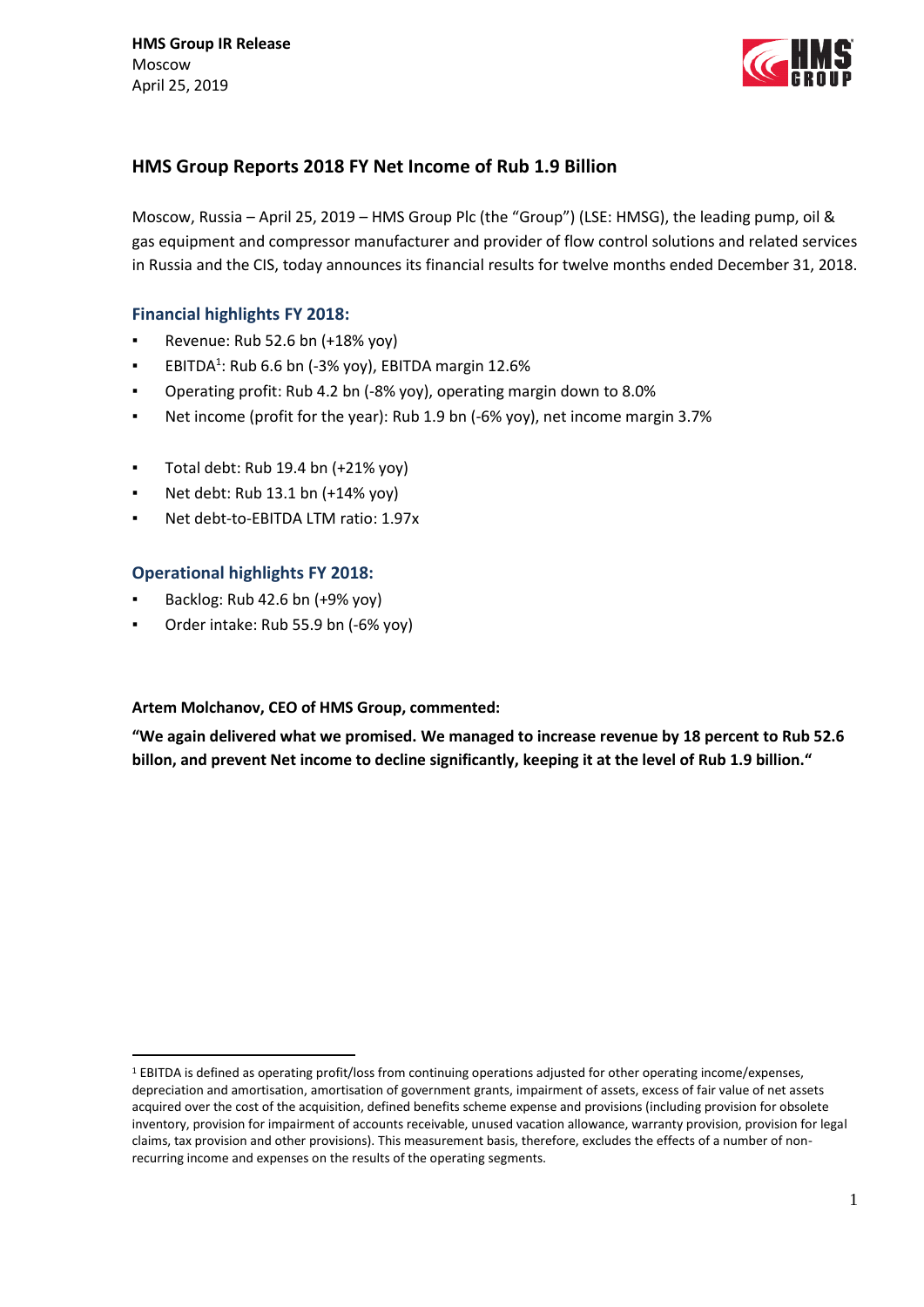

## **GROUP PERFORMANCE**

## **RESULTS**

| in millions of Rub   | 2018 FY | 2017 FY | Change yoy | 2018 4Q | <b>2017 4Q</b> | Change yoy |
|----------------------|---------|---------|------------|---------|----------------|------------|
| <b>Orders</b>        | 55,891  | 59,679  | $-6%$      | 25,176  | 14,516         | 73%        |
| <b>Backlog</b>       | 42,634  | 39,067  | 9%         |         |                |            |
| Revenue              | 52,619  | 44,422  | 18%        | 20,757  | 13,011         | 60%        |
| <b>EBITDA</b>        | 6,621   | 6,839   | $-3%$      | 2,302   | 1,852          | 24%        |
| <b>EBITDA</b> margin | 12.6%   | 15.4%   |            | 11.1%   | 14.2%          |            |
| Profit for the year  | 1,946   | 2,070   | $-6%$      | 772     | 419            | 85%        |
| Free cash flow       | (139)   | 3,098   | $-105%$    | 1,854   | 1,389          | 33%        |
| <b>ROCE</b>          | 13.6%   | 15.9%   |            |         |                |            |

Order intake was lower in all business segments except Compressors compared to 2017. The decline was attributable to less amount of large contracts signed in the reporting period.

Backlog for HMS Group grew to Rub 42.6 billion by 9% vs. Rub 39.1 billion last year. Pumps and, for the most part, Compressors made contribution to this growth. Unlike 2017, the growth was based on the recurring business, as backlog of large integrated contracts was 4% yoy lower.

Revenue for the full year was Rub 52.6 billion, compared with Rub 44.4 billion in 2017. Almost all segments contributed to this growth except Oil and gas equipment and projects (OGEP) business segment (-2% yoy). EBITDA was down by 3% yoy to Rub 6.6 billion because of a decline in Pumps.

Revenue from recurring business was down by 2% yoy. Large projects' revenue jumped 75% yoy. EBITDA from recurring business declined 45% yoy and large contracts advanced 41% yoy.

Higher revenue and lower EBITDA led to EBITDA margin decrease to 12.6% from 15.4% last year.

For the 4<sup>th</sup> quarter, revenue was Rub 20.8 billion, compared with Rub 13.0 billion in 2017. EBITDA was up to Rub 2.3 billion from Rub 1.9 billion last year.

Depreciation and amortization for the full year was Rub 1.8 billion, up 19% yoy, compared with Rub 1.5 billion in 2017.

Profit for the year (net income) was Rub 1.9 billion, down 6% yoy, compared with Rub 2.1 billion last year. For the 4<sup>th</sup> quarter, net income was Rub 772 million compared with Rub 419 million in 2017.

In 2018, decrease in free cash flow to Rub 139 million from Rub 3.1 billion in 2017 was due mainly to negative change in working capital.

ROCE decreased because of lower operating profit and higher average capital employed.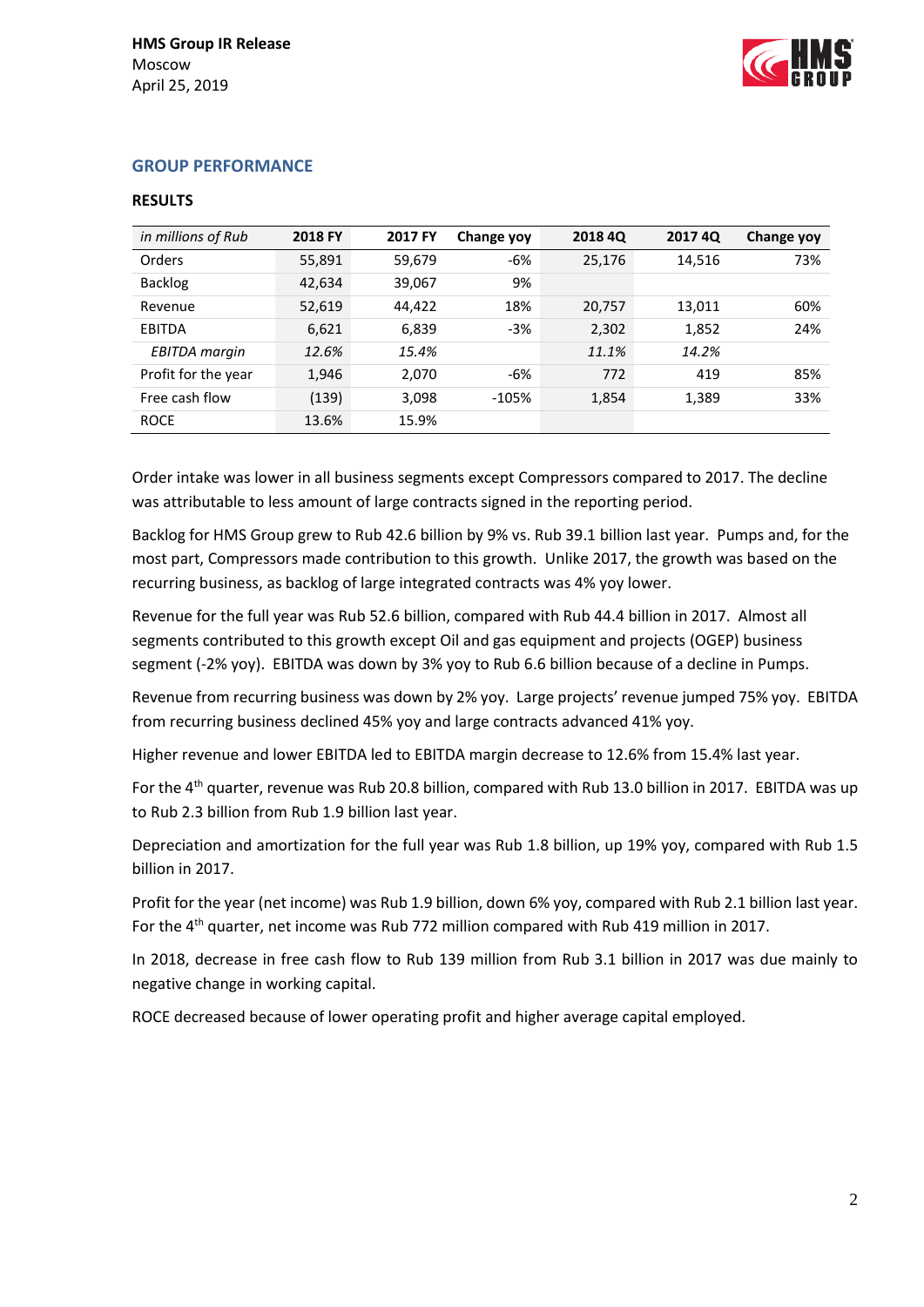1



| in millions of Rub                                                    | 2018 FY | 2017 FY | Change<br>yoy | Share of 2018<br><b>FY revenue</b> | Share of 2017<br><b>FY revenue</b> |
|-----------------------------------------------------------------------|---------|---------|---------------|------------------------------------|------------------------------------|
| Cost of sales                                                         | 40,617  | 32,536  | 25%           | 77.2%                              | 73.2%                              |
| Materials and components                                              | 27,628  | 22,036  | 25%           | 52.5%                              | 49.6%                              |
| Labour costs incl. Social taxes                                       | 7,276   | 6,528   | 11%           | 13.8%                              | 14.7%                              |
| Construction and design and<br>engineering services of subcontractors | 2,102   | 1,365   | 54%           | 4.0%                               | 3.1%                               |
| Depreciation and amortization                                         | 1,567   | 1,307   | 20%           | 3.0%                               | 2.9%                               |
| <b>Others</b>                                                         | 2,045   | 1,299   | 57%           | 3.9%                               | 2.9%                               |

## **EXPENSES AND OPERATING PROFIT**

Cost of sales was Rub 40.6 billion, up 25% yoy, compared with Rub 32.5 billion in 2017. This was almost fully attributable to materials and components (+25% yoy) and labour costs incl. social taxes (+11% yoy). Despite the outpacing growth of cost of sales, gross profit was up 1% yoy to Rub 12.0 billion, compared with Rub 11.9 billion in 2017.

| in millions of Rub                   | 2018 FY | 2017 FY | Change | Share of 2018     | Share of 2017     |
|--------------------------------------|---------|---------|--------|-------------------|-------------------|
|                                      |         |         | yoy    | <b>FY revenue</b> | <b>FY revenue</b> |
| Distribution and transportation      | 1,916   | 1,785   | 7%     | 3.6%              | 4.0%              |
| General and administrative           | 5,636   | 4.999   | 13%    | 10.7%             | 11.3%             |
| SG&A expenses                        | 7,551   | 6,784   | 11%    | 14.4%             | 15.3%             |
| Other operating expenses             | 250     | 547     | $-54%$ | 0.5%              | 1.2%              |
| Operating expenses ex. Cost of sales | 7,802   | 7,331   | 6%     | 14.8%             | 16.5%             |
| Operating profit                     | 4,200   | 4,555   | -8%    | 8.0%              | 10.3%             |
| Finance costs                        | 1,611   | 1,775   | $-9%$  | 3.1%              | 4.0%              |

Distribution and transportation expenses was Rub 1.9 billion, up 7% yoy, compared with Rub 1.8 billion in 2017. Growth of labor costs incl. social taxes (+14% yoy) was the main drivers. As a share of revenue, distribution and transportation expenses was down to 3.6%, compared with 4.0% last year.

General and administrative expenses was Rub 5.6 billion, up 13% yoy, compared with Rub 5.0 billion last year, due to 11% yoy higher labour costs incl. social taxes. As a share of revenue, general and administrative expenses was down to 10.7% from 11.3% in 2017.

For the full year, SG&A expenses<sup>2</sup> was Rub 7.6 billion, that was 11% yoy higher than last year. In contrast, as a share of revenue they decreased to 14.4% from 15.3%.

Operating profit was Rub 4.2 billion, down 8% yoy, compared with Rub 4.6 billion in 2017. Operating margin decreased to 8.0% from 10.3%.

<sup>2</sup> SG&A expenses = Selling, General and Administrative Expenses = Distribution and transportation + General and administrative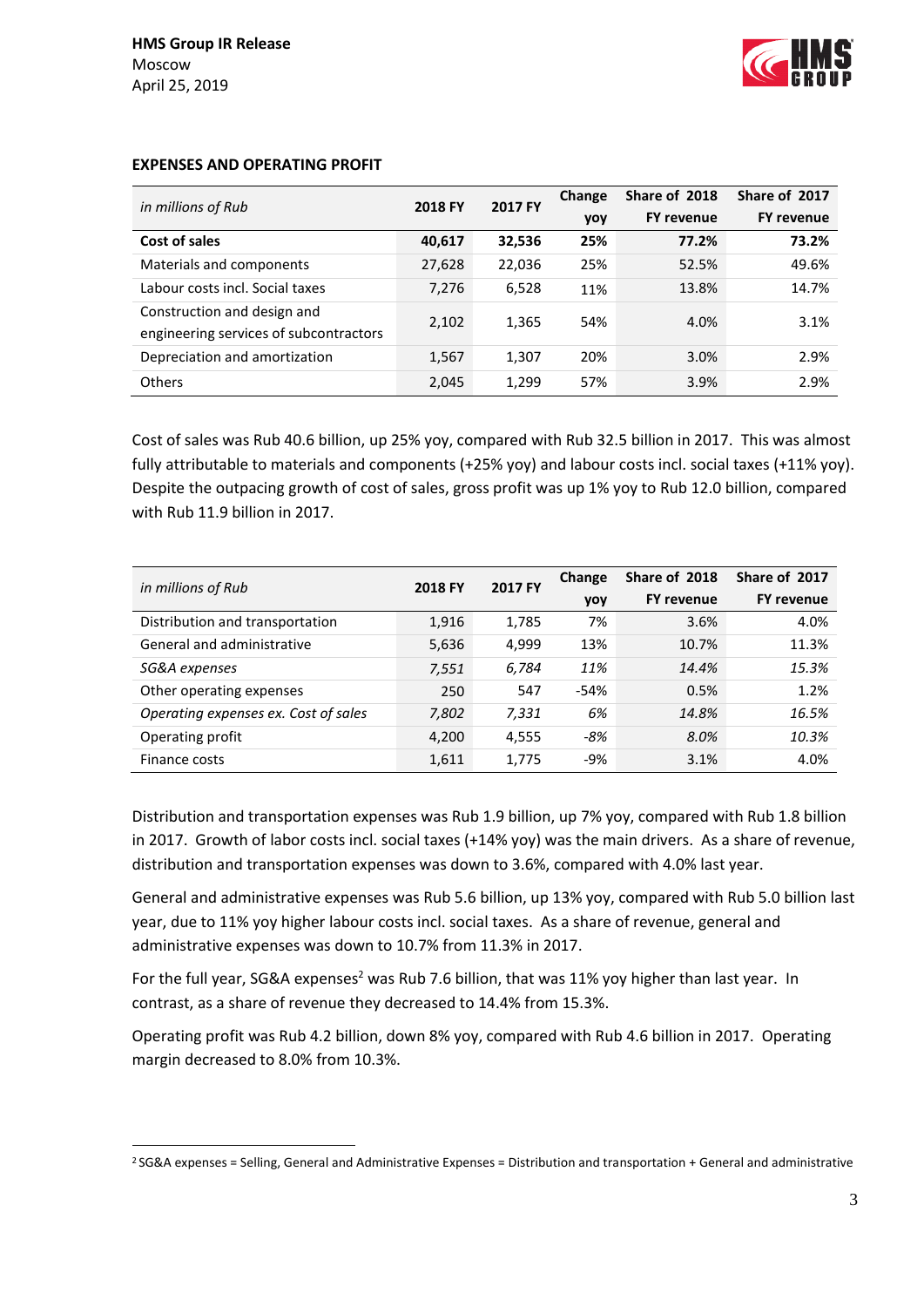

| in millions of Rub         | 2018 FY | 2017 FY | Change yoy |
|----------------------------|---------|---------|------------|
| <b>Finance costs</b>       | 1,611   | 1,775   | $(9)$ %    |
| Interest expenses          | 1,598   | 1,725   | $(7)$ %    |
| Interest rate, average     | 8.7%    | 9.8%    |            |
| Interest rate Rub, average | 8.9%    | 9.9%    |            |

Finance costs were Rub 1.6 billion, down by 9% yoy, compared with Rub 1.8 billion in 2017. The main factor was decrease of interest expenses (-7% yoy) due to lower interest rates as a result of debt portfolio refinancing.

Average rates decreased to 8.7% p.a. from 9.8% p.a. within a one-year period.

# **BUSINESS SEGMENTS PERFORMANCE**

| in millions of Rub   | 2018 FY | 2017 FY | <b>Change yoy</b> | <b>2018 40</b> | <b>2017 4Q</b> | <b>Change yoy</b> |
|----------------------|---------|---------|-------------------|----------------|----------------|-------------------|
| Orders               | 19.573  | 20.983  | $-7%$             | 6,141          | 8.762          | $-30%$            |
| <b>Backlog</b>       | 17,152  | 14.467  | 19%               |                |                |                   |
| Revenue              | 17,811  | 17.488  | 2%                | 6,613          | 5.141          | 29%               |
| <b>EBITDA</b>        | 2,390   | 3.148   | $-24%$            | 1,191          | 1,034          | 15%               |
| <b>EBITDA</b> margin | 13.4%   | 18.0%   |                   | 18.0%          | 20.1%          |                   |

## **Industrial pumps<sup>i</sup>**

Lower order intake of Rub 19.6 billion was due to no large contracts signed in the reporting period, though recurring business grew by 17% yoy.

Backlog grew by 19% yoy to Rub 17.2 billion because of a slower pace of revenue recognition of several contracts signed in 2017, that have execution period more than one year.

Revenue was Rub 17.8 billion, up 2% yoy, compared with Rub 17.5 billion in 2017.

EBITDA declined to Rub 2.4 billion, by 24% yoy, from Rub 3.1 billion, mainly due to increase of wages and a high base effect in 2017, when several untypical modular equipment projects were executed, that had higher than average profitability.

EBITDA margin was down to 13.4% due to higher revenue and lower EBITDA in 2018.

| in millions of Rub   | 2018 FY | 2017 FY | <b>Change yoy</b> | <b>2018 4Q</b> | <b>2017 4Q</b> | Change yoy |
|----------------------|---------|---------|-------------------|----------------|----------------|------------|
| Orders               | 12,023  | 27,408  | -56%              | 3,203          | 4,025          | $-20%$     |
| Backlog              | 6,658   | 15,092  | $-56%$            |                |                |            |
| Revenue              | 20,859  | 21,536  | $-3%$             | 4.346          | 6.499          | $-33%$     |
| <b>EBITDA</b>        | 2,883   | 2,592   | 11%               | 166            | 1,132          | $-85%$     |
| <b>EBITDA</b> margin | 13.8%   | 12.0%   |                   | 3.8%           | 17.4%          |            |

## **Oil and Gas equipment & projects (OGEP)ii**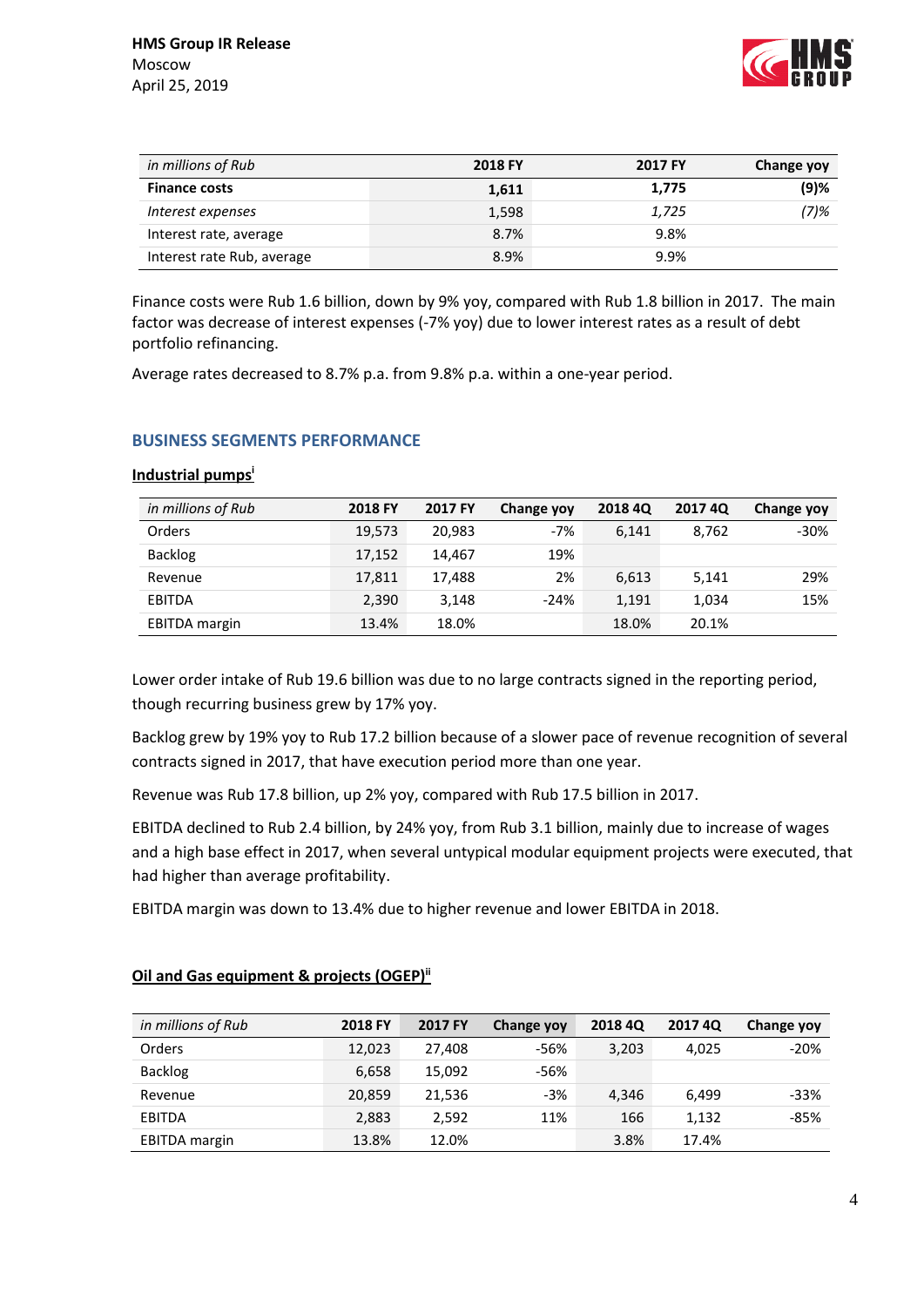

For the full year, order intake decreased sharply to Rub 12.0 billion from Rub 27.4 billion, because there were no large contracts signed in 2018.

Backlog also went down to Rub 6.7 billion from Rub 15.1 billion, due to less contracts signed than revenue recognized in the reporting period. Both recurring business and large contracts declined.

Revenue was down 3% yoy to Rub 20.9 billion, compared with Rub 21.5 billion in 2017.

EBITDA and EBITDA margin rose on large contracts.

| in millions of Rub   | 2018 FY | 2017 FY | Change yoy | <b>2018 40</b> | <b>2017 40</b> | <b>Change yoy</b> |
|----------------------|---------|---------|------------|----------------|----------------|-------------------|
| Orders               | 23,883  | 7,202   | 232%       | 15,811         | 1,268          | 1147%             |
| <b>Backlog</b>       | 16,688  | 5,186   | 222%       |                |                |                   |
| Revenue              | 14,678  | 9,130   | 61%        | 9,371          | 2,481          | 278%              |
| <b>EBITDA</b>        | 1,758   | 1.143   | 54%        | 1,320          | 47             | 2693%             |
| <b>EBITDA</b> margin | 12.0%   | 12.5%   |            | 14.1%          | 1.9%           |                   |

# **Compressorsiii**

Order intake grew to Rub 23.9 billion, compared with Rub 7.2 billion in 2017, due to a substantially higher volume from large contracts signed in 4Q 2018.

Backlog was lifted by order intake to Rub 16.7 billion, compared with Rub 5.2 billion last year.

Revenue and EBITDA grew to Rub 14.7 billion and Rub 1.8 billion respectively, led by large contracts. EBITDA margin decline to 12.0% due to a mix of more profitable projects executed in 2017.

| in millions of Rub   | 2018 FY | 2017 FY | <b>Change yoy</b> | <b>2018 4Q</b> | 2017 4Q | <b>Change yoy</b> |
|----------------------|---------|---------|-------------------|----------------|---------|-------------------|
| Orders               | 411     | 4,086   | $-90%$            | 20             | 462     | $-96%$            |
| <b>Backlog</b>       | 2,137   | 4.323   | $-51%$            |                |         |                   |
| Revenue              | 1,795   | 1,045   | 72%               | 537            | 597     | $-10%$            |
| <b>EBITDA</b>        | (138)   | (75)    | 83%               | 23             | 44      | -49%              |
| <b>EBITDA</b> margin | $-7.7%$ | $-7.2%$ |                   | 4.2%           | 7.4%    |                   |

## **Constructioniv**

For the full year, orders portfolio and backlog declined substantially.

Revenue was Rub 1.8 billion, up 72% yoy, from Rub 1.0 billion in 2017, due to revenue recognition from large integrated contracts under execution. Though 4Q 2018 was profitable in terms of EBITDA, the full year EBITDA was still negative.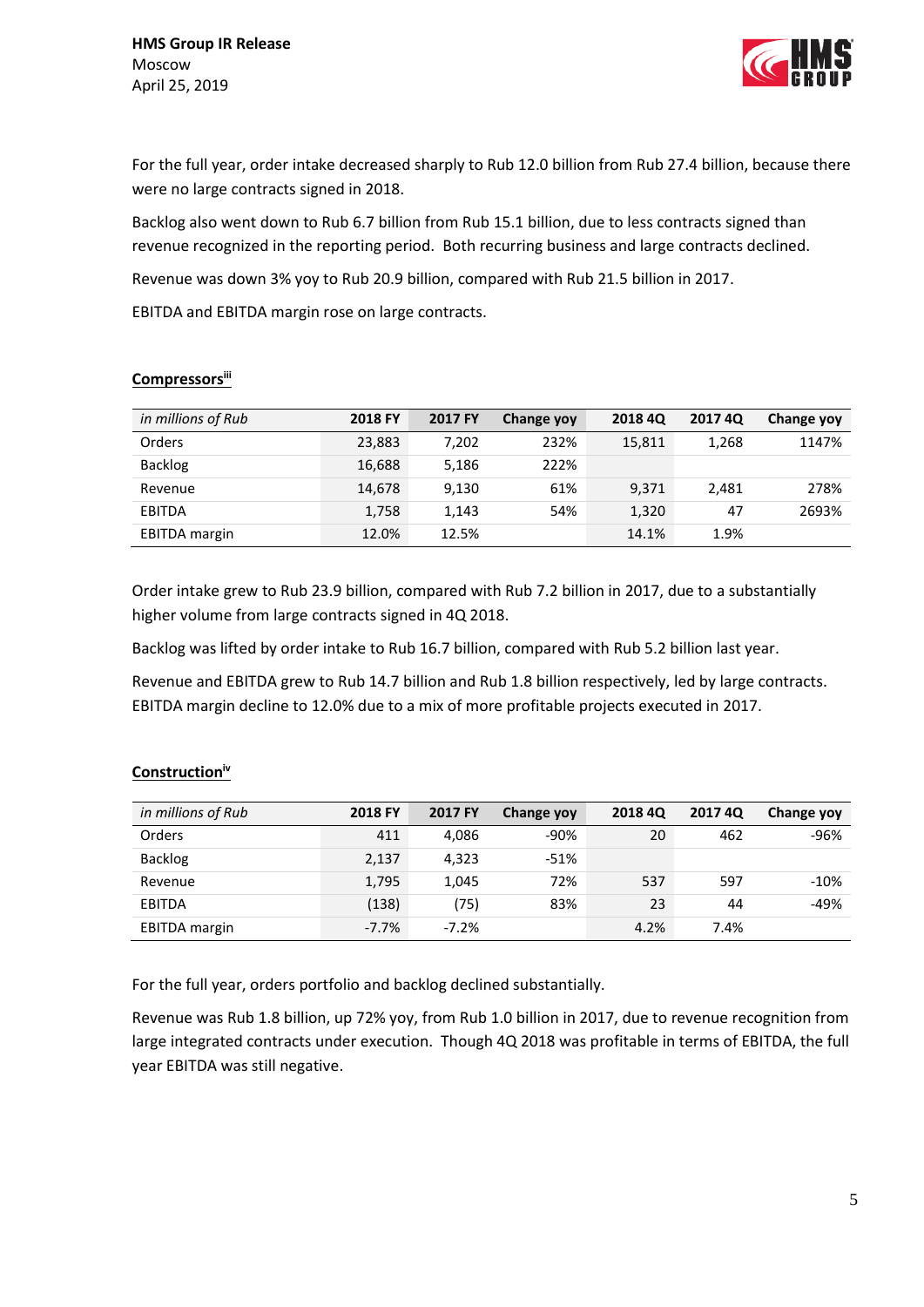

| in millions of Rub            | 2018 FY | 2017 FY | Change<br>yoy | 40 2018 | 3Q 2018 | Change<br>qoq |
|-------------------------------|---------|---------|---------------|---------|---------|---------------|
| Working capital               | 9,130   | 7.820   | 17%           | 9,130   | 11.340  | (19)%         |
| Working capital / Revenue LTM | 17%     | 18%     |               | 17%     | 25%     |               |
| Capital expenditures          | 2,335   | 2,159   | 8%            | 893     | 649     | 38%           |

## **WORKING CAPITAL AND CAPITAL EXPENDITURES**

For the full year, working capital was Rub 9.1 billion, up by 17% yoy in line with growth of revenue. As a share of revenue, working capital declined to 17% from 18% in 2017.

Capital expenditures were Rub 2.3 billion, up 8% yoy, compared with Rub 2.2 billion in 2017.

## **DEBT POSITION**

| (in millions of Rub)  | 2018 FY | 2017 FY | Change yoy | 4Q 2018 | 30 2018 | Change gog |
|-----------------------|---------|---------|------------|---------|---------|------------|
| Total debt            | 19,360  | 16.042  | 21%        | 19,360  | 19,177  | 1%         |
| Long-term debt        | 18,198  | 13,065  | 39%        | 18,198  | 18,191  | 0%         |
| Short-term debt       | 1,162   | 2.977   | (61)%      | 1,162   | 986     | 18%        |
| Net debt              | 13,065  | 11.422  | 14%        | 13,065  | 14.828  | $(12)\%$   |
| Net debt / EBITDA LTM | 1.97x   | 1.67x   |            | 1.97x   | 2.40x   |            |

**Total debt** was Rub 19.4 billion, compared with Rub 16.0 billion in 2017. Net debt also increased, to Rub 13.1 billion vs. Rub 11.4 billion at 2017-end.

2018 FY Net debt to EBITDA LTM ratio increased to 1.97x compared with 1.67x in 2017.

For the 4<sup>th</sup> quarter, total debt increased by minor 1% gog, compared with Rub 19.2 billion in 3Q 2018. Net debt, in contrast, was down 12% qoq, compared with 14.8 billion in 3Q 2018.

## **DIVIDENDS**

The Board of Directors of HMS Group recommended total dividends for 2018 of Rub 9.81 per ordinary share (Rub 49.05 per GDR), of which Rub 3.84 per share (Rub 19.20 per GDR) have been already distributed as interim dividends in January 2019.

If approved at the Annual General Meeting of Shareholders, final dividends of Rub 5.97 per ordinary share (Rub 29.85 per GDR) will be distributed on the  $1<sup>st</sup>$  of July, 2019.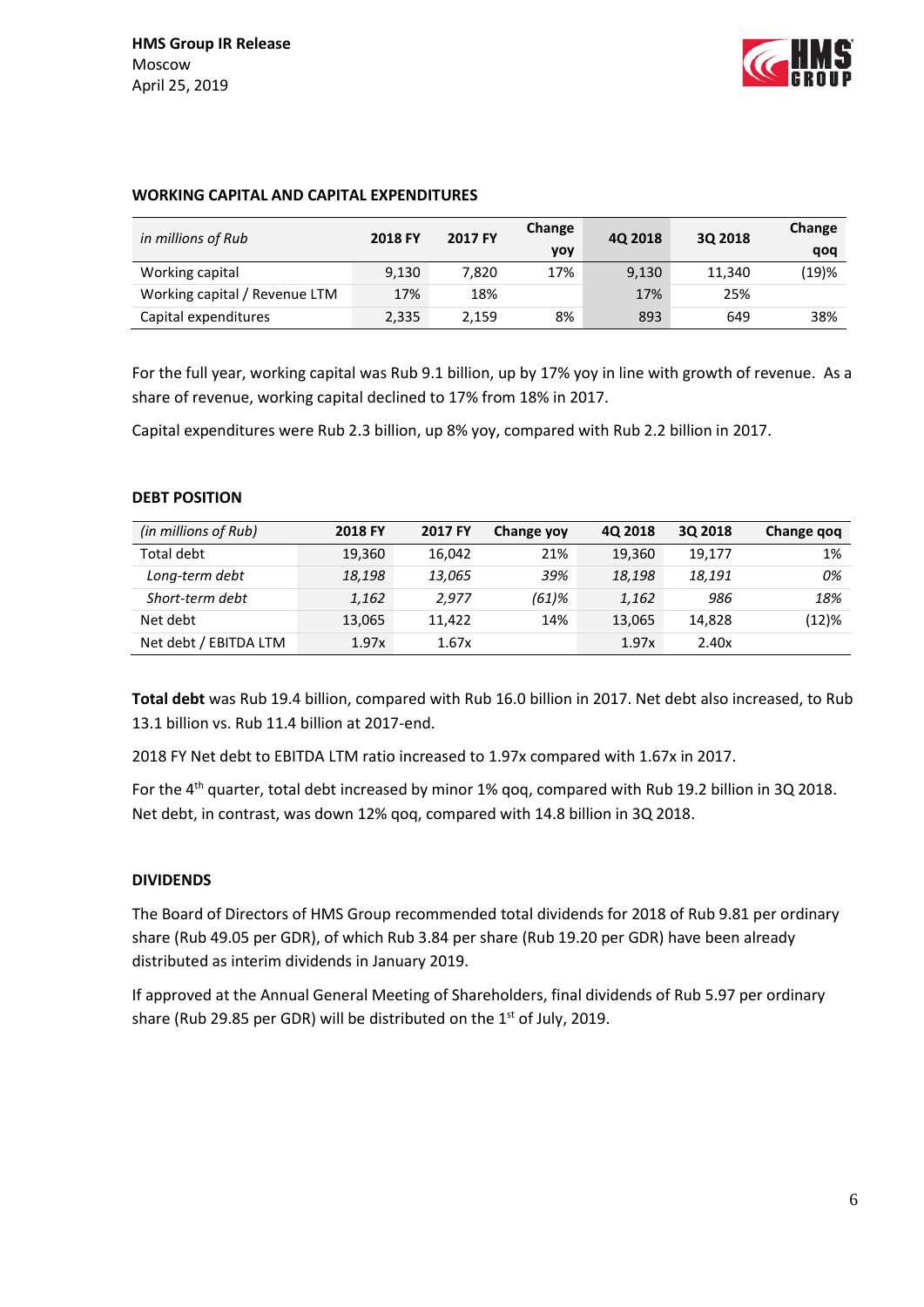

## **SHARE BUY-BACKS**

HMS Group repurchased 66,100 global depositary receipts during 4Q 2018. For the full year, the company repurchased 109,100 GDRs.

In 2019, the company repurchased 61,295 GDRs. As of today, HMS has purchased 1,204,282 GDRs or 5.14 percent of its issued share capital. We expect to continue our buy-back program to 6 percent of HMS' issued share capital.

## **MANAGEMENT PURCHASES**

In 2018, HMS managers purchased 19,225 of the company's GDRs using their own funds.

# **SIGNIFICANT EVENTS AFTER THE REPORTING DATE & FINANCIAL MANAGEMENT**

## **FINANCIAL MANAGEMENT**

As of April 1, 2019, average interest rate decreased to 8.8% compared to 9.8% at the beginning of 2018. According to management accounts, total debt decreased by 3% to Rub 18.8 billion, and net debt, in contrast, was up 13% to Rub 14.8 billion due to working capital, required for execution of large projects.

## **CONTRACTS**

In April 2019, the company announced signing of two contract worth Rub 4.0 billion for delivery of gas transportation units, that will be executed by the end of 2019.

## **RESTRUCTUING OF THE CORE SHAREHOLDERS' SHAREHOLDING**

On March 6, 2019 its major shareholder H.M.S. Technologies Limited ("HMST"), registered at Cyprus transferred its entire shareholding in the Company to JSC HMS Holding ("HMS Holding"), registered at Russia, the subsidiary undertaking of HMST, via the following transactions:

- HMST transferred 67,159,421 ordinary shares in the Company (comprising 57.32% of the Company's issued share capital) to HMS Holding in the form of the shareholder's asset contribution for nil consideration;
- HMST transferred 2,924,207 global depositary receipts issued under the Company's depositary receipts program ("GDRs") (representing 14,621,035 shares in the Company and comprising 12.28% of the Company's issued share capital) to HMS Holding in exchange for additionally issued shares in HMS Holding.

As a result of this restructuring:

- HMS Holding became a direct holder of 69,159,421 ordinary shares in the Company and 2,924,207 GDRs comprising in aggregate 71.51% of the Company's issued share capital; and
- HMST remains the sole voting shareholder of HMS Holding retaining control over the majority shareholding in the Company,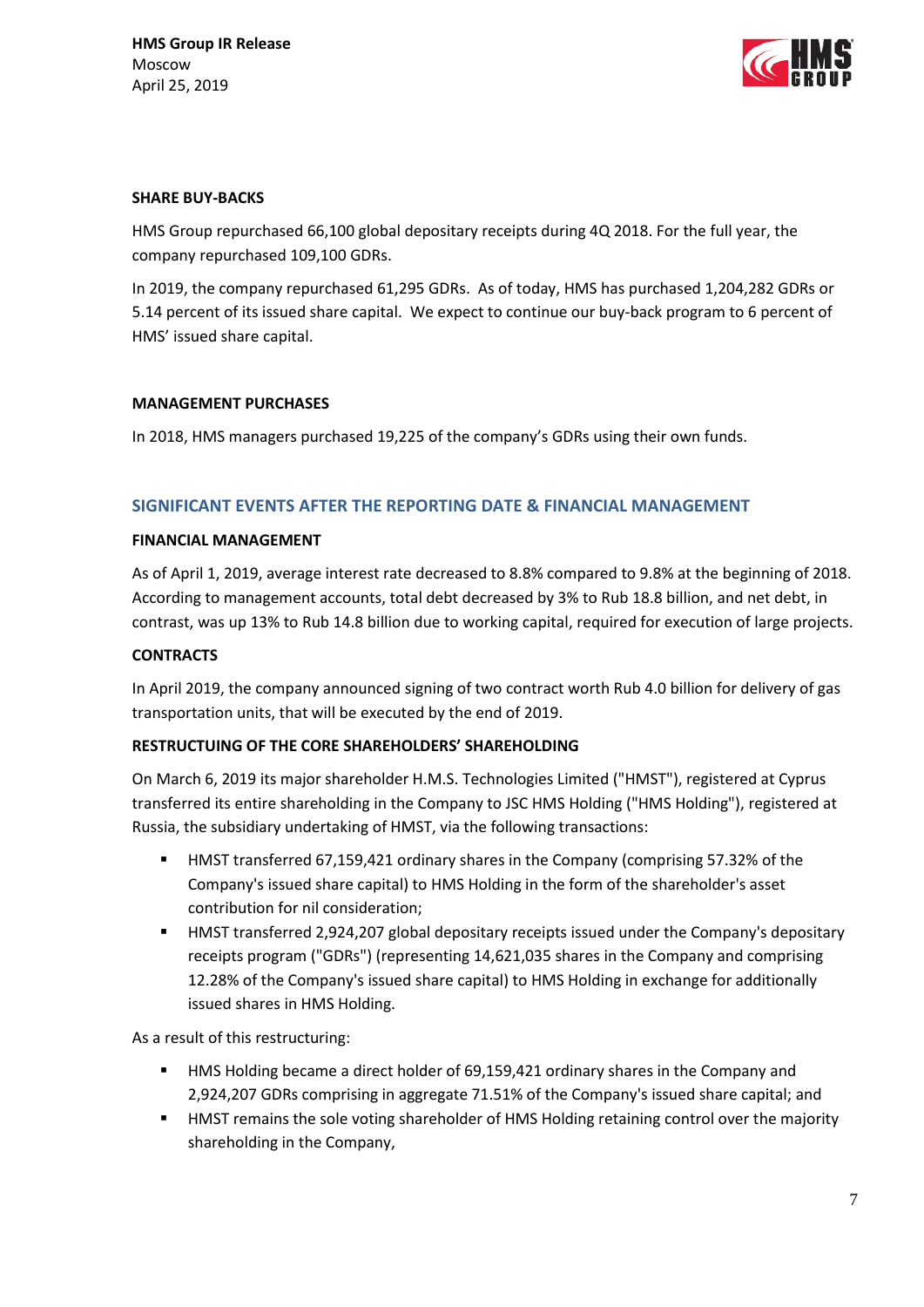

and consequently none of the transactions made as a part of the restructuring triggers an obligation of the Company, HMST or HMS Holding to make any mandatory offer to the GDR holders.

This restructuring of the core shareholders' shareholding in the Company does not lead to any change in corporate governance or corporate control of the Company. All applicable regulatory approvals have been obtained in connection with this restructuring.

Further details of the transactions above are available here:

- **[GDRs MAR notification by HMST](http://grouphms.com/files/HMST_(GDRs_transfer).pdf)**
- **[GDRs MAR notification by HMS Holding](http://grouphms.com/files/HMS_Holding_(GDRs_transfer).pdf)**
- [Ordinary shares MAR notification by HMST](http://grouphms.com/files/HMST_(57.32_transfer).pdf)
- [Ordinary shares MAR notification by HMS Holding](http://grouphms.com/files/HMS_Holding_(57.32_transfer).pdf)
- [Major holdings notification \(for Cypriot regulatory purposes\) by HMST](http://grouphms.com/files/Major_holding_notification_(Cy)-HMST.pdf)
- [Major holdings notification \(for Cypriot regulatory purposes\) by HMS Holding](http://grouphms.com/files/Major_holding_notification_(Cy)-HMS_Holding.pdf)
- [TR-1 notification \(for UK regulatory purposes\) by HMST](http://grouphms.com/files/TR-1_notification_(UK)-HMS_Holding.pdf)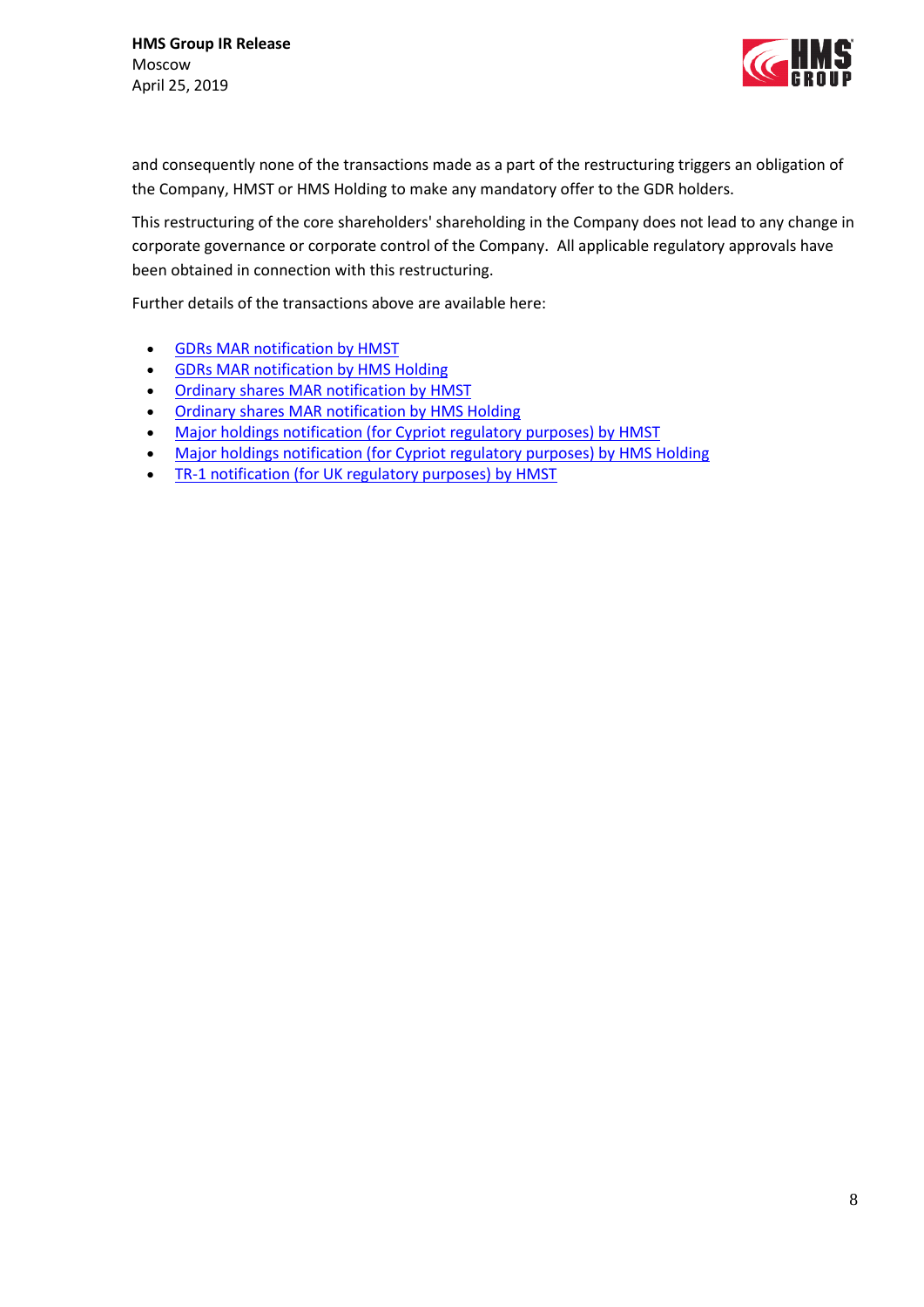**HMS Group IR Release** Moscow April 25, 2019



#### **\*\*\***

### **WEBCAST TO DISCUSS 2018 FY IFRS FINANCIAL RESULTS**

**Date: Friday, April 26, 2019**

**Time:** 1**.00 PM (MOSCOW)** / 11.00 AM (London) / 12.00 PM (CET)

### **Speaker:**

Inna Kelekhsaeva – Deputy Head of Capital markets **Q&A session:** Kirill Molchanov – First Deputy General Director and Co-Founder Alexander Rybin – Head of Capital markets

To participate in the conference call, please dial in:

| Russia Local:  | +7 495 646 9315                |
|----------------|--------------------------------|
| UK Local:      | +44 207 194 3759               |
| UK Toll Free:  | 0800 376 6183                  |
| US Local:      | +1 646 722 4916                |
| US Toll Free:  | +1 844 286 0643                |
| Conference ID: | 62266395#                      |
| Title:         | HMS Group 2018 FY IFRS results |

### **Webcast meeting:**

To access the live event, click on the link: **<https://webcasts.eqs.com/hmsgroup20190426>**

Please, dial in 5-10 minutes prior to the scheduled start time. Pre-registration is available. We will share materials on **[HMS' investor website](http://grouphms.com/shareholders_and_investors/)** ahead of the webcast.

### **Contacts:**

Investor Relations, [ir@hms.ru](mailto:ir@hms.ru?subject=Re%20conf%20call)

#### \*\*\*

**HMS Group is the leading pump and compressor manufacturer, as well as provider of flow control solutions and related services to the oil and gas, nuclear and thermal power generation and water utilities sectors in Russia and the CIS. HMS Group's products are mission-critical elements of projects across a diverse range of industries. It has participated in a number of large-scale infrastructure projects in Russia, including providing pumps and modular equipment to the Vankor oil field and pumping stations on recent trunk pipelines projects linking Russia's core oil producing areas to export ports on the Pacific Ocean and Baltic Sea. HMS Group's global depositary receipts ("GDRs") are listed under the symbol "HMSG" on the London Stock Exchange.** 

#### *Press Release Information Accuracy Disclaimer*

*Information published in press releases was accurate at the time of publication but may be superseded by subsequent releases or other information.* 

*LEI: 254900DDFETNLASV8M53*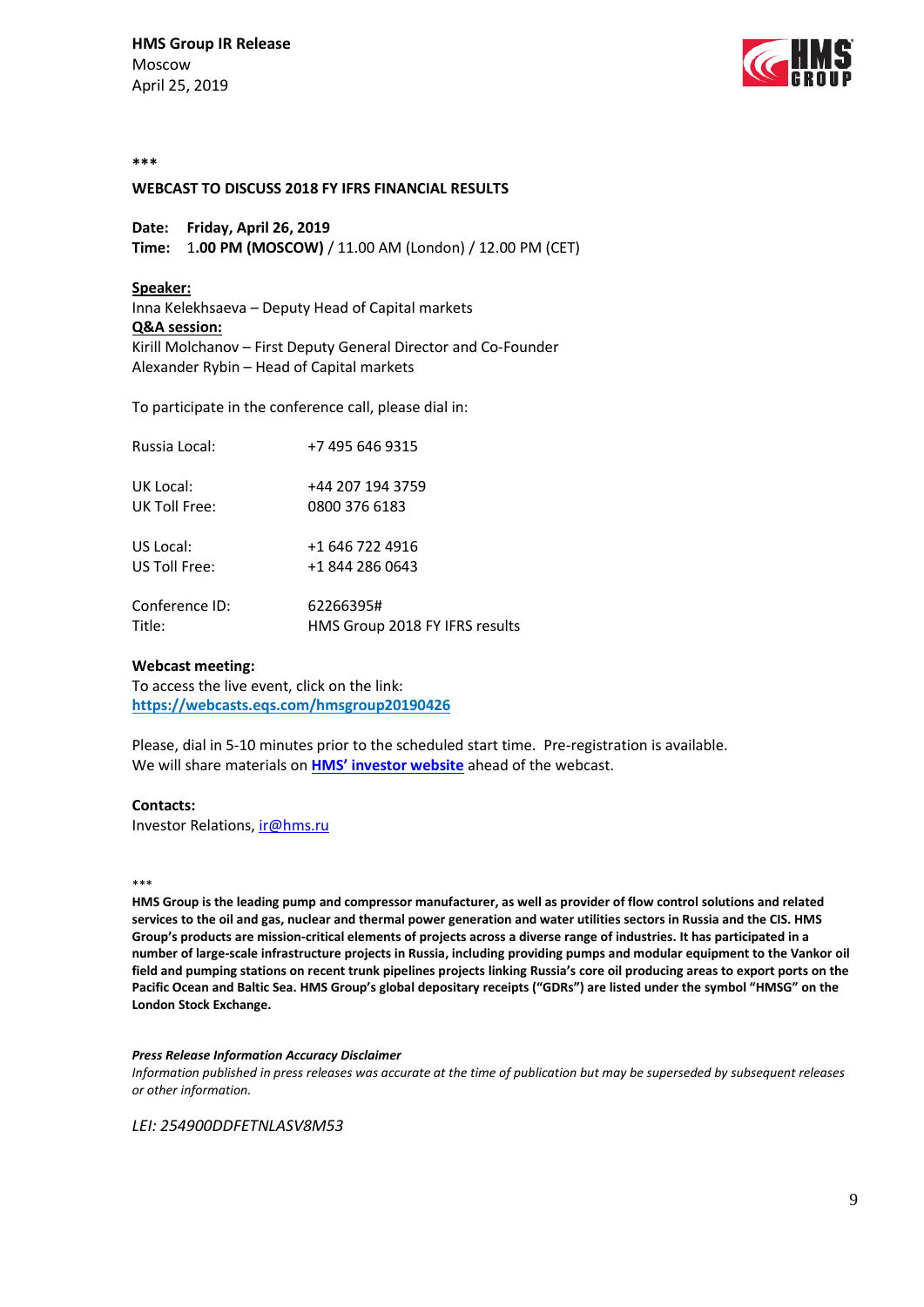

### *HMS Hydraulic Machines & Systems Group plc Consolidated Statement of Financial Position at 31 December 2018*

*(in thousands of Russian Roubles, unless otherwise stated)*

|                                                        |                         | <b>31 December 2017</b> |
|--------------------------------------------------------|-------------------------|-------------------------|
|                                                        | <b>31 December 2018</b> | Restated*               |
| <b>ASSETS</b>                                          |                         |                         |
| Non-current assets:                                    |                         |                         |
| Property, plant and equipment                          | 15,492,896              | 14,563,544              |
| Other intangible assets                                | 1,898,781               | 663,616                 |
| Goodwill                                               | 3,092,257               | 2,937,695               |
| Investments in associates                              | 93,265                  | 84,829                  |
| Deferred income tax assets                             | 424,004                 | 377,902                 |
| Other long-term assets                                 | 26,004                  | 20,541                  |
| Investment property                                    | 196,480                 | 222,929                 |
| Total non-current assets                               | 21,223,687              | 18,871,056              |
|                                                        |                         |                         |
| <b>Current assets:</b>                                 |                         |                         |
| Inventories                                            | 9,088,680               | 7,776,096               |
| Trade and other receivables and other financial assets | 12,267,843              | 11,540,164              |
| Contract assets                                        | 4,611,700               | 5,374,888               |
| Current income tax receivable                          | 257,409                 | 178,566                 |
| Cash and cash equivalents                              | 6,295,159               | 4,620,601               |
| <b>Total current assets</b>                            | 32,520,791              | 29,490,315              |
| <b>TOTAL ASSETS</b>                                    | 53,744,478              | 48,361,371              |
|                                                        |                         |                         |
| <b>EQUITY AND LIABILITIES</b>                          |                         |                         |
| <b>EQUITY</b>                                          |                         |                         |
| Share capital                                          | 48,329                  | 48,329                  |
| Share premium                                          | 3,523,535               | 3,523,535               |
| Treasury shares                                        | (461, 630)              | (404, 994)              |
| Other reserves                                         | 122,730                 | 122,730                 |
| Currency translation reserve                           | 123,918                 | (652, 109)              |
| Retained earnings                                      | 7,847,636               | 7,073,645               |
| Equity attributable to the shareholders of the Company | 11,204,518              | 9,711,136               |
| <b>Non-controlling interests</b>                       | 3,386,155               | 3,145,950               |
| <b>TOTAL EQUITY</b>                                    | 14,590,673              | 12,857,086              |
|                                                        |                         |                         |
| <b>LIABILITIES</b>                                     |                         |                         |
| <b>Non-current liabilities:</b>                        |                         |                         |
| Long-term borrowings                                   | 18,198,084              | 13,065,129              |
| Deferred income tax liability                          | 1,622,627               | 1,617,238               |
| Retirement benefit obligations                         | 468,324                 | 525,436                 |
| Provisions for liabilities and charges                 | 168,687                 | 116,835                 |
| Other long-term payables                               | 432,915                 | 204,394                 |
| <b>Total non-current liabilities</b>                   | 20,890,637              | 15,529,032              |
|                                                        |                         |                         |
| <b>Current liabilities:</b>                            |                         |                         |
| Trade and other payables                               | 13,224,940              | 11,642,805              |
| <b>Contract liabilities</b>                            | 1,843,380               | 3,438,395               |
| Short-term borrowings                                  | 1,162,133               | 2,977,261               |
| Provisions for liabilities and charges                 | 709,252                 | 771,877                 |
| Retirement benefit obligations                         | 67,497                  | 67,314                  |
| Current income tax payable                             | 57,684                  | 72,610                  |
| Other taxes payable                                    | 1,198,282               | 1,004,991               |
| <b>Total current liabilities</b>                       | 18,263,168              | 19,975,253              |
| <b>TOTAL LIABILITIES</b>                               | 39,153,805              | 35,504,285              |
| TOTAL EQUITY AND LIABILITIES                           | 53,744,478              | 48,361,371              |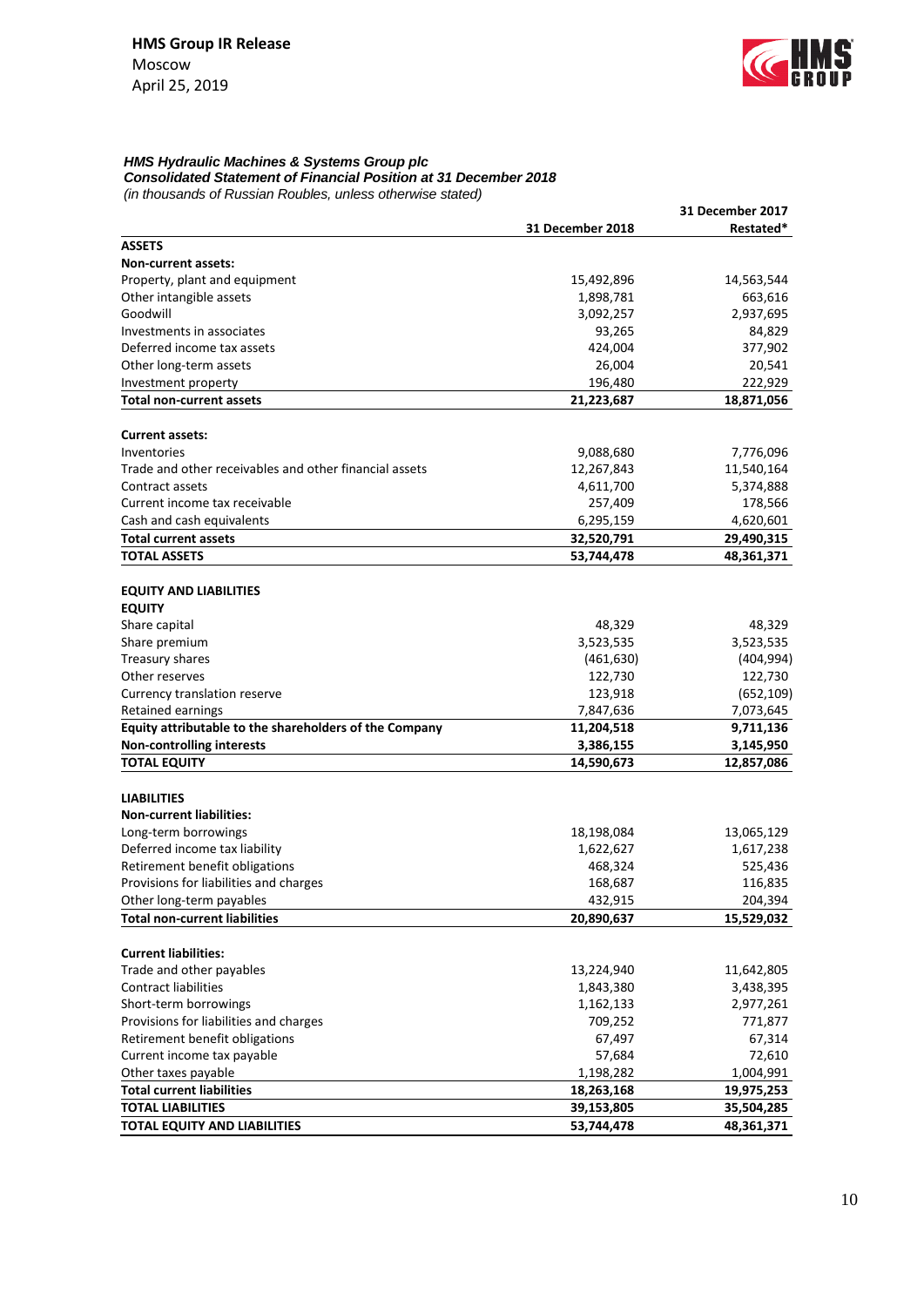

## *HMS Hydraulic Machines & Systems Group plc Consolidated Statement of Profit or Loss and Other Comprehensive Income for the year ended 31 December 2018*

*(in thousands of Russian Roubles, unless otherwise stated)*

|                                                                                                                      | 2018         | 2017           |
|----------------------------------------------------------------------------------------------------------------------|--------------|----------------|
| Revenue                                                                                                              | 52,618,880   | 44,422,177     |
| Cost of sales                                                                                                        | (40,617,376) | (32, 535, 607) |
| <b>Gross profit</b>                                                                                                  | 12,001,504   | 11,886,570     |
| Distribution and transportation expenses                                                                             | (1,915,880)  | (1,784,967)    |
| General and administrative expenses                                                                                  | (5,635,585)  | (4,999,086)    |
| Other operating expenses, net                                                                                        | (250, 135)   | (547, 307)     |
| <b>Operating profit</b>                                                                                              | 4,199,904    | 4,555,210      |
| Finance income                                                                                                       | 182,188      | 168,660        |
| Finance costs                                                                                                        | (1,610,545)  | (1,775,092)    |
| Share of results of associates                                                                                       | (570)        | (331)          |
| Profit before income tax                                                                                             | 2,770,977    | 2,948,447      |
| Income tax expense                                                                                                   | (825,028)    | (878, 349)     |
| Profit for the year                                                                                                  | 1,945,949    | 2,070,098      |
| Profit attributable to:                                                                                              |              |                |
| Shareholders of the Company                                                                                          | 1,688,473    | 1,834,264      |
| Non-controlling interests                                                                                            | 257,476      | 235,834        |
| Profit for the year                                                                                                  | 1,945,949    | 2,070,098      |
| Other comprehensive income/(loss):                                                                                   |              |                |
| Items that will not be reclassified to profit or loss                                                                |              |                |
| Remeasurement of post-employment benefit obligations                                                                 | 101,017      | (23, 313)      |
| Items that may be reclassified subsequently                                                                          |              |                |
| to profit or loss                                                                                                    |              |                |
| <b>Currency translation differences</b>                                                                              | 830,112      | (69, 526)      |
| Currency translation differences of associates                                                                       | 9,006        | (3, 564)       |
| Other comprehensive income/(loss) for the year                                                                       | 940,135      | (96, 403)      |
| Total comprehensive income for the year                                                                              | 2,886,084    | 1,973,695      |
| Total comprehensive income                                                                                           |              |                |
| attributable to:                                                                                                     |              |                |
| Shareholders of the Company                                                                                          | 2,537,407    | 1,768,256      |
| Non-controlling interests                                                                                            | 348,677      | 205,439        |
| Total comprehensive income for the year                                                                              | 2,886,084    | 1,973,695      |
|                                                                                                                      |              |                |
| Basic and diluted earnings per ordinary share for profit<br>attributable to the ordinary shareholders (RR per share) | 15.10        | 16.32          |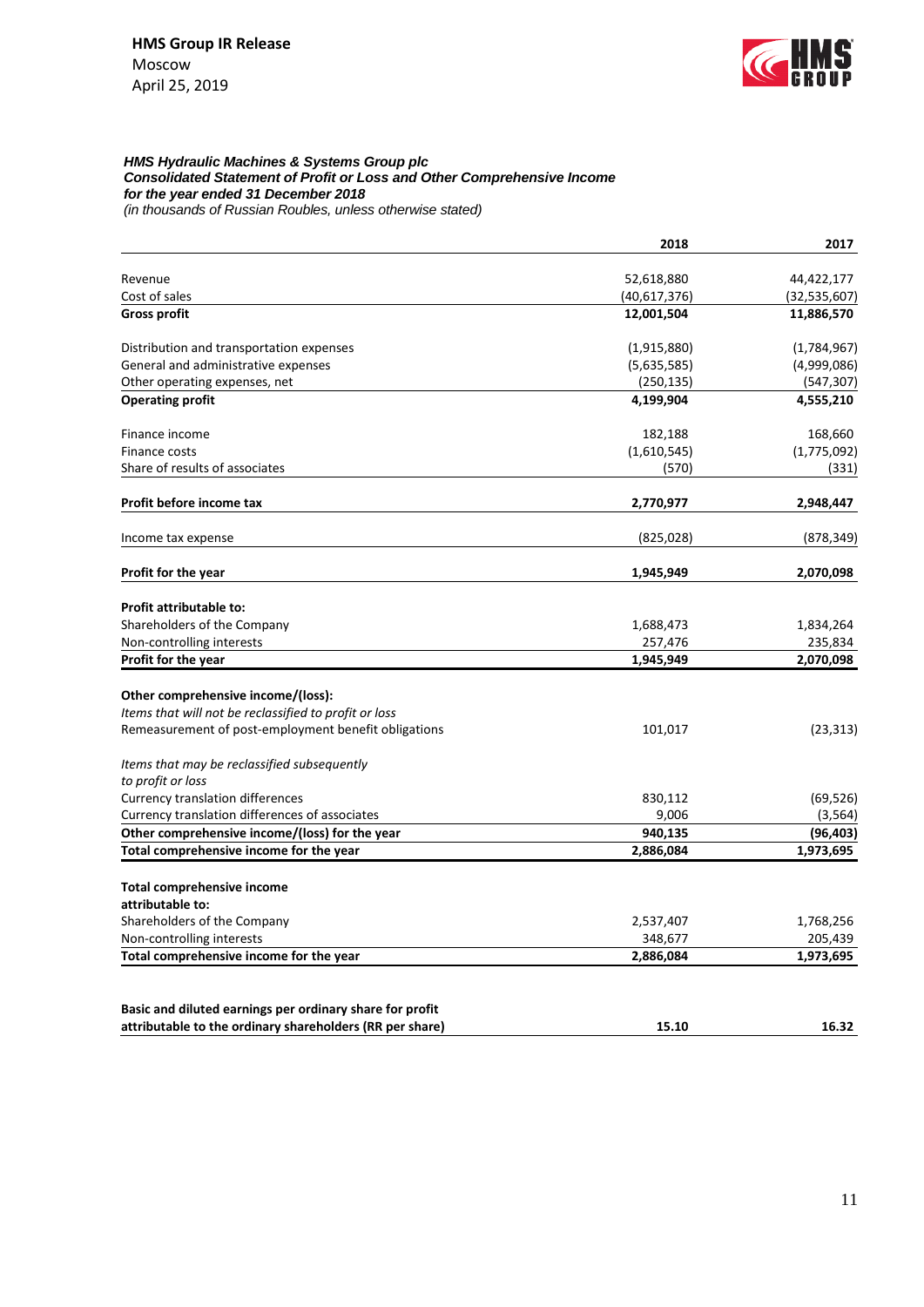

### *HMS Hydraulic Machines & Systems Group plc*

*Consolidated Statement of Cash Flows for the year ended 31 December 2018 (in thousands of Russian Roubles, unless otherwise stated)*

|                                                                      | 2018           | 2017 Restated* |
|----------------------------------------------------------------------|----------------|----------------|
| Cash flows from operating activities                                 |                |                |
| Profit before income tax                                             | 2,770,977      | 2,948,447      |
| Adjustments for:                                                     |                |                |
| Depreciation and amortisation                                        | 1,842,607      | 1,541,946      |
| (Gain)/loss from disposal of property, plant and equipment and       |                |                |
| intangible assets                                                    | (20, 457)      | 45,822         |
| Finance income                                                       | (182, 188)     | (168, 660)     |
| Finance costs                                                        | 1,610,545      | 1,775,092      |
| Change in retirement benefits obligations                            | 55,878         | 36,248         |
| Change in warranty provision                                         | 102,966        | (48,908)       |
| Change in ECL allowance and provision for impairment of trade and    |                |                |
| other receivables and other financial assets                         | 59,546         | 3,815          |
| Change in provision for obsolete inventories                         | 98,617         | 163,520        |
| Change in provision for legal claims                                 | (19, 398)      | 195,830        |
| Share-based compensation                                             | 155,989        | 93,218         |
| Foreign exchange (gain)/loss, net                                    | (13, 352)      | 72,300         |
| Amortisation of government grants                                    | (30, 806)      | (16, 777)      |
| Change in provision for tax risks, other than income tax             | (12, 366)      | 14,984         |
| Impairment of taxes receivable                                       |                | 6,204          |
| Share of results of associates                                       | 570            | 331            |
| Operating cash flows before working capital changes                  | 6,419,128      | 6,663,412      |
| Increase in inventories                                              | (1,067,279)    | (782, 888)     |
| Decrease/(increase) in trade and other receivables                   | 977,282        | (949, 658)     |
| Decrease/(increase) in contract assets                               | 763,188        | (1,808,366)    |
| (Decrease)/increase in contract liabilities                          | (1,595,015)    | 2,718,357      |
| Increase in current income tax receivable                            | (78, 843)      | (8,916)        |
| (Decrease)/increase in taxes payable                                 | (136, 304)     | 247,774        |
| (Decrease)/increase in accounts payable and accrued liabilities      | (722, 970)     | 1,458,773      |
| <b>Cash from operations</b>                                          | 4,559,187      | 7,538,488      |
| Income tax paid                                                      | (1, 162, 267)  | (739, 534)     |
| Interest paid                                                        | (1,618,021)    | (1,687,545)    |
| Interest received                                                    | 177,390        | 121,142        |
| Net cash from operating activities                                   | 1,956,289      | 5,232,551      |
| Cash flows from investing activities                                 |                |                |
| Repayment of loans advanced                                          | 74,914         | 65,884         |
| Loans advanced                                                       | (53, 445)      | (57, 507)      |
| Proceeds and expenses from sale of property, plant and equipment and |                |                |
| intangible assets, net                                               | 51,266         | 12,215         |
| Interest received                                                    | 890            | 4,040          |
| Purchase of property, plant and equipment, net of VAT                | (1,956,140)    | (1,921,001)    |
| Acquisition of intangible assets, net of VAT                         | (378, 521)     | (238, 225)     |
| Inflow of cash and cash equivalents on acquisition of subsidiary     | 165,257        |                |
| Net cash used in investing activities                                | (2,095,779)    | (2, 134, 594)  |
| Cash flows from financing activities                                 |                |                |
| Repayments of borrowings                                             | (11, 976, 504) | (18, 561, 873) |
| Proceeds from borrowings                                             | 15,223,755     | 18,126,821     |
| Proceeds from government grant                                       | 60,000         | 78,945         |
| Payment for finance lease                                            | (16, 580)      | (6, 569)       |
| Buy back of issued shares                                            | (56, 636)      | (81, 438)      |
| Acquisition of non-controlling interest in subsidiaries              | (53, 736)      |                |
| Dividends related to Long-term Incentive Program                     | (48, 816)      | (17, 696)      |
| Dividends paid to non-controlling shareholders of subsidiaries       | (48, 319)      | (37, 513)      |
| Dividends paid to the shareholders of the Company                    | (1,336,860)    | (961, 510)     |
| Net cash from/(used in) financing activities                         | 1,746,304      | (1,460,833)    |
| Net increase in cash and cash equivalents                            | 1,606,814      | 1,637,124      |
| Effect of exchange rate changes on cash and cash equivalents and     |                |                |
| effect of translation to presentation currency                       | 67,744         | (6,214)        |
| Cash and cash equivalents at the beginning of the year               | 4,620,601      | 2,989,691      |
| Cash and cash equivalents at the end of the year                     | 6,295,159      | 4,620,601      |